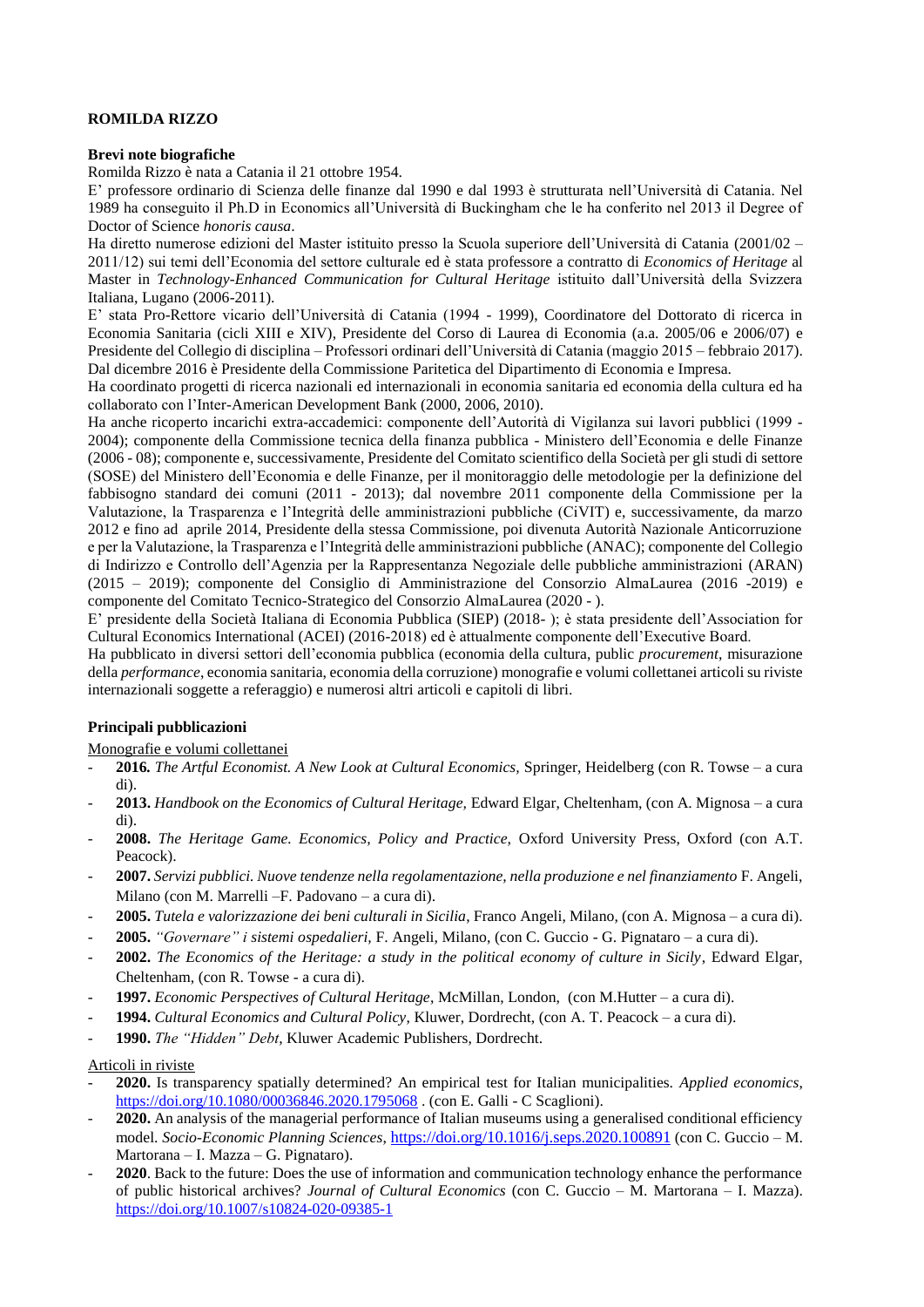- **2020**. An assessment of the performance of Italian public historical archives: Preservation vs utilisation. *Journal of Policy Modeling*,<https://doi.org/10.1016/j.jpolmod.2019.12.006>(con C. Guccio – M. Martorana – I. Mazza – G. Pignataro).
- **2019**. Does Institutional Quality Matter for Infrastructure Provision? A Non-Parametric Analysis for Italian Municipalities, in *Italian economic journal*, (con M. Cavalieri - C. Guccio – D. Lisi) <https://doi.org/10.1007/s40797-019-00111-1>
- 2019 When the purchasing officer looks the other way: on the waste effects of debauched local environment in public works execution, in *Economics of governance*, vol. 20 (3), pp. 215-236 (con C. Guccio – D. Lisi)
- 2018. Are public state libraries efficient? An empirical assessment using network Data Envelopment Analysis, in *Socio-Economic Planning Sciences*, vol. 64, pp. 78–91 (con C. Guccio - A. Mignosa)
- **2018**. Transparency and performance in the Italian Large Municipalities, in *Economia pubblica,* n.2-3*,* pp. 5- 25 (con E. Galli – C. Scaglioni).
- **2018.** Does corruption and the institutional characteristics of the contracting authorities affect the execution of healthcare infrastructures? An empirical investigation for Italy. *Journal of Public Procurement*, vol. 18, n.2, pp.148-164 (con M. Cavalieri - C. Guccio).
- **2018.** A round trip on decentralization in the tourism sector, in *Annals of Tourism Research*, vol. 71, pp. 140- 155 (con C. Guccio - I. Mazza – A. Mignosa).
- **2018** Does cultural heritage monetary value have an impact on visits? An assessment using official Italian data, *Tourism Economics,* vol. 24(3), pp. 297–318 (con C. Guccio - D. Lisi – A. Mignosa)
- **2018**. Is competition able to counteract the inefficiency of corruption? The case of Italian public works, in *Economia e politica industriale*, vol. 45, pp. 55-84 (con M. Finocchiaro Castro - C. Guccio - G. Pignataro).
- **2017**. Economics of Cultural Tourism: issues and perspectives, in *Journal of Cultural Economics*, vol. 41, pp. 95-107 (con D. Noonan).
- **2017.** On the role of environmental corruption in healthcare infrastructures: An empirical assessment for Italy using DEA with truncated regression approach, in *Health Policy*, vol. 121, pp. 515-524 (con M. Cavalieri – C. Guccio). **2017**. UNESCO sites and performance trend of Italian regional tourism destinations: A two-stage DEA window analysis with spatial interaction, in *Tourism economics,* vol. 23, n.2, pp. 316-342(con T. Cuccia – G. Guccio),
- **2016**. Le imprese culturali e creative in Italia: il caso delle biblioteche pubbliche statali e della loro *performance*, in *L'industria,* n. 2, pp. 237-256 (con G. Guccio – A.Mignosa).
- **2016.** Voluntary Provision of Public Goods and Technology, in *International Advances in Economic Research*, vol. 22, pp. 321–332 (con E. Giardina – I. Mazza – G. Pignataro).
- **2016**. An Empirical Assessment of the Role of Firms' Qualification in Public Contracts Execution, *Journal of Public Procurement,* vol. 16, n.4 pp. 554-582 (con A. Ancarani – C. Guccio).
- 2016. The effects of UNESCO World Heritage List inscription on tourism destinations performance in Italian regions, in *Economic Modelling,* vol. 53, pp. 494-508 (con T. Cuccia – G. Guccio).
- **2016**. Less might be better. Sustainable funding strategies for cultural producers, in *City, Culture and Society,* vol. 7, pp. 109-116 (con T. Cuccia).
- **2015.** In memoriam. Alan Peacock: a pioneer in cultural economics, in *Journal of Cultural Economics,* vol. 39, pp. 25–238 (con R. Towse).
- **2014.** Decentralization and public works procurement in Italy, in *L'Industria,* vol. 4, pp. 671- 696 (con C. Guccio - G. Pignataro).
- **2014.** Tax compliance under horizontal and vertical equity conditions. An experimental approach, in *International Tax and Public Finance,* vol. 21, n. 3, pp. 813–843 (con M. Finocchiaro Castro).
- **2014.** An assessment of the waste effects of corruption on infrastructure provision, in *International Tax and Public Finance, vol.* 21, n. 2, pp. 560-577 (con M. Finocchiaro Castro - C. Guccio).
- **2014**. Evaluating the efficiency of public procurement contracts for cultural heritage conservation works in Italy, in *Journal of Cultural Economics,* vol. 38, n.1, pp. 43-70 (con C. Guccio - G. Pignataro).
- **2014**. Do local governments do it better? Analysis of the time performance in the execution of public works, in *European Journal of Political Economy*, vol. 34, pp.237-252 (con C. Guccio - G. Pignataro).
- **2014.** The effects of reimbursement mechanisms on medical technology diffusion in the hospital sector in the Italian NHS, in *Health Policy*, vol. 115, nn. 2-3, pp. 215-229 (con M. Finocchiaro Castro - C. Guccio - G. Pignataro)
- **2013.** Efficiency and integrity issues in public procurement performance, in *Journal of Public Finance and Public Choice,* Vol. XXXI, 1-3/2013, pp. 77-94.
- **2013.** Performance nella realizzazione dei lavori pubblici e corruzione: un'indagine empirica, in *Rassegna economica,* n. 1, pp. 149-168 (con M. Finocchiaro Castro - C. Guccio).
- **2012.** Measuring the efficient management of public works contracts: a non-parametric approach, in *Journal of Public Procurement,* vol. 4, pp. 528-546 (con C. Guccio - G. Pignataro). Secondo premio alla 5th *International Public Procurement Conference.*
- **2012.** Determinants of adaptation costs in procurement: an empirical estimation on Italian public works contracts, in *Applied Economics*, 44 (15), pp. 1891-1909 (con C. Guccio - G. Pignataro).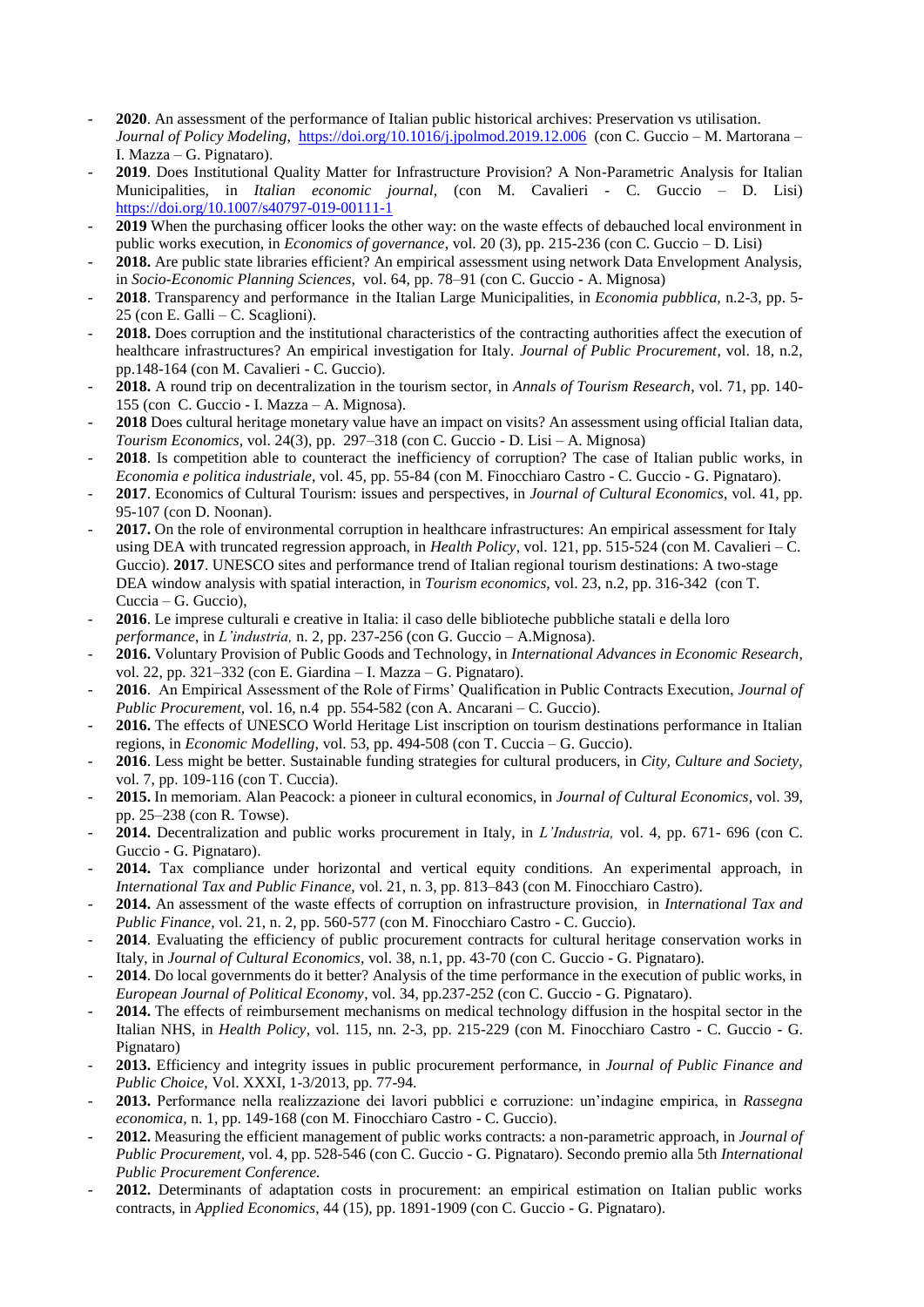- **2011.** Public Intervention on Heritage Conservation and Determinants of Heritage Authorities' Performance: A Semi-parametric Analysis, in *International Tax and Public Finance,* 2011, vol.18, pp.1-16 (con C. Guccio - M. Finocchiaro Castro).
- **2011.** Tourism seasonality in cultural destinations: empirical evidence from Sicily, in *Tourism Management*, vol. 32 n. 3, June 2011, pp. 589-95 (con T. Cuccia).
- **2011.** Heritage and tourism: theoretical and empirical issues, in *Tourismos,* volume 6, n. 3, pp. 37-56 (con T. Cuccia).
- **2009.** Performance Measurement of Heritage Conservation Activity in Sicily, in *International Journal of Arts Management*, pp. 29-41 (con M. Finocchiaro Castro).
- **2009.** Procedure di selezione dei fornitori e incentivi alla rinegoziazione dei contratti incompleti: un'applicazione al settore dei lavori pubblici, in *Rivista italiana degli economisti,* vol.2, pp. 69-102 (con C. Guccio - G. Pignataro).
- **2006.** Efficiency of procurement procedures for medical devices, in *Rivista di politica economica,* n. 1, pp. 135- 158 (con C. Guccio - G. Pignataro).
- **2002.** The Diffusion of economic ideas. The Rignano example, in *Rivista di diritto finanziario e scienza delle finanze,* n.4, pp.547-574 (con A. T. Peacock).
- **2001.** Pubblico e privato nell'offerta di servizi ospedalieri in Italia, in *Politiche Sanitarie,* vol. 2 n. 3 (con V. Guardabasso - G. Pignataro).
- **2000.** Competition and efficiency in health care: an analysis of the Italian case, in *International Tax and Public Finance,* pp.503-519 (con R. Cellini - G. Pignataro).
- **1994.** La *performance* dei contratti della Pubblica Amministrazione: un tentativo di verifica empirica, in *Economia Pubblica*, n.1, pp. 7-16.
- **1994**. …A proposito di pensioni, in Panorami, n 6, pp.149-163.
- **1992.** Government purchasing: some policy implications, in *Il Politico*, n.1, pp. 109-126.
- **1989.** The fulfilment of unfunded obligations and Baumol's law, in *Rivista di diritto finanziario e scienza delle finanze*, n.3, pp. 404-418.
- **1988.** Fiscal Perception and Public Debt: Some Notes on the Equivalence Issue*,* in *Economia delle scelte pubbliche*, n.3, pp. 213-226.
- **1987.** Government Debt and the Growth in Public Spending, in *Public Finance*, n. 2, pp. 283-291 (con A. Peacock).
- **1987.** Definizione e misurazione del grado di decentramento: problemi teorici e tentativi di quantificazione, in *Rivista di diritto finanziario e scienza delle finanze*, n.3, pp. 449- 476 (con A. Fraschini).
- **1987***.* Alcune note sui buoni scuola, in *Economia Pubblica*, n. 6, pp. 267-276.
- **1985.** Note su una definizione del concetto di debito pubblico, in *Rivista di diritto finanziario e scienza delle finanze*, n.2, pp.185-204.
- **1983.** Programmazione dell'onere tributario e inflazione: il caso della dilazione del pagamento dell'imposta sul reddito, in *Rivista di diritto finanziario e scienza delle finanze*, n.2, pp.233-259.

## Capitoli di libro

- **2020.** Regulation of heritage, in R. Towse T. Navarrete (eds.), *Handbook in Cultural Economics*, III ed. , pp. 474-484, Edward Elgar, Cheltenham,
- **2020**. Conservation of historical buildings: the rehabilitation of the Benedettini Monastery in Catania, in T. Bille, A. Mignosa, R. Towse (eds.) *Teaching cultural economics,* pp. 275-281 Edward Elgar, Cheltenham, (con G. Pignataro).
- **2019.** La trasparenza e l'accountability delle autorità indipendenti, in G. Mazzantini N. Rangone (a cura di), *L'analisi di impatto e gli altri strumenti per la qualità della regolazione. Annuario 2017-2018*, Editoriale Scientifica, Napoli, pp. 177-227 (con. E. Galli – C. Scaglioni).
- **2019.** Transparency and socio-political environment in Italian municipalities, in A. Bianco P. Conigliaro M. Gnaldi (eds.), *Italian studies on quality of life*, Springer international publishing, pp. 97-110 (con. E. Galli – C. Scaglioni)
- **2019.** The economics of heritage: some implications of devolution, in M. Kunizaki K. Nakamura K. Sugahara - M. Yanagihara (eds.) *Advance in Local Public Economics -Theoretical and Empirical Studies*, Springer international publishing, pp. 249- 260 (con M.F. Martorana - I. Mazza – A. Mignosa).
- **2019.** An Assessment of the efficiency of decentralization in the execution of public works, in M. Kunizaki K. Nakamura – M. Yanagihara (eds.) *Advance in Local Public Economics -Theoretical and Empirical Studies*, Springer international publishing, pp.175-193 (con C. Guccio - G. Pignataro).
- **2017.** An empirical investigation of cultural travellers' preferences and behaviours in a destination with mixed environmental features, in J. Prieto-Rodriguez, V.M. Ateca-Amestoy, V. Ginsburgh, I. Mazza, J. O'Hagan (eds.) *Enhancing Participation in the Arts in the EU Challenges and Methods,* Springer, Heidelberg, pp. 249 – 265 (con G. Guccio – S. Levi Sacerdotti).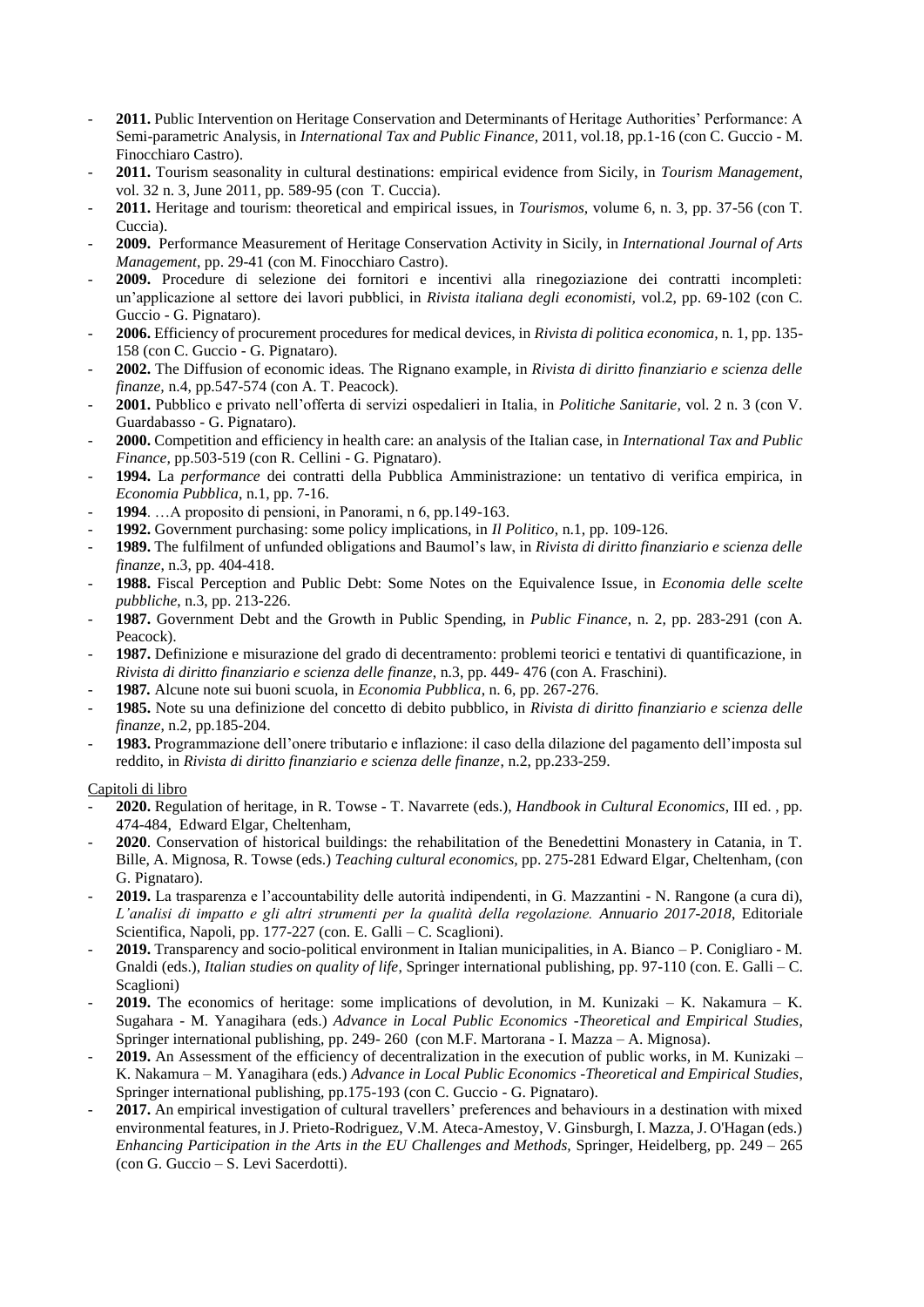- **2017.** Are less public funds bad? New strategies for art providers, in J. Prieto-Rodriguez, V.M. Ateca-Amestoy, V. Ginsburgh, I. Mazza, J. O'Hagan (eds.) *Enhancing Participation in the Arts in the EU Challenges and Methods,* Springer, Heidelberg, pp. 357 – 369 (con T. Cuccia – L. Monaco).
- 2017. Institutional and Social Quality of Local Environment and Efficiency in Public Works Execution, in K. Thai (ed.) *Global Public Procurement Theories and Practices,* Springer, Cham, pp. 199-212 (con C. Guccio e D. Lisi).
- **2016**. Technological perspectives for cultural heritage, in I. Rizzo R. Towse (eds.), *The Artful Economist. A New Look at Cultural Economics,* Springer, Heidelberg, pp. 197-214.
- **2016**. Technology and public access to cultural heritage: the Italian experience on IT for public historical archives, in K.J. Borowiecki - N. Forbe - A. Fresa (eds.) *Cultural Heritage in a Changing World*, Springer, Heidelberg, pp. 55-76 (con C. Guccio - M.F. Martorana - I. Mazza).
- **2015.** A 'naughty' economist, in *Alan Peacock dissenting*, David Hume Institute, Edinburgh, pp. 34-39.
- **2014.** Italian UNESCO Sites and the Performance of Tourist Destinations at the Regional Level, in F. Mazzola – D. Musolino – V. Provenzano (a cura di), *Reti, nuovi settori e sostenibilità. Prospettive per l'analisi e le politiche regionali,* F. Angeli, Milano, pp. 153-170 (con T. Cuccia - C. Guccio).
- **2013.** Public spending for conservation in Italy**,** in I. Rizzo A. Mignosa (eds.) *Handbook on the Economics of Cultural Heritage,* pp. 508-525, Edward Elgar, Cheltenham (con C. Guccio).
- **2013.** Seasonal tourism flows in UNESCO sites: the case of Sicily, in J. Kaminsky A. M. Benson -D. Arnold (eds.), *Contemporary issues in cultural heritage tourism,* Routledge, London, pp. 179-199 (con T. Cuccia).
- **2012.** Il profilo dei turisti con motivazioni culturali: analisi comparata attraverso GPS e questionari sui visitatori del Lago d'Orta, in V. Tomaselli - R. D'Agata (a cura di), *Turismo e territorio: analisi empiriche e approcci metodologici*, McGraw Hill, Milano, pp. 85-98 (con C. Guccio - S. Levi Sacerdoti - G. Pollichino).
- **2011.** Regulation, in R. Towse (ed.), *Handbook in Cultural Economics,* Elgar, pp. 386-393.
- **2008.** The Creation of Independent Authorities in Italy: an Inside Political Economy Perspective on the Public Works Authority, in F. Padovano - R. Ricciuti (eds.), *Institutional Reforms in Italy: An Economic Perspective*, Springer-Verlag, Heidelberg, pp.179-195.
- **2007.** The Economics of Conservation: the Role of Government and Policy Issues, in F. Niccolucci (ed.), *Digital Applications for Tangible Cultural Heritage. Report on the State of the Union. Policies, Practices and Developments in Europe*, Archaeolingua, Budapest, pp. 83-94.
- **2007.** Efficiency of Procurement Procedures for Medical Devices, in G. Piga K.V. Thai (eds.), *The Economics of Public Procurement,* Basingstoke, pp. 133-158 (con C. Guccio - G. Pignataro).
- **2006***.* Cultural heritage: economic analysis and public policy, in V. Ginsburgh D. Throsby (eds.), *Handbook of the Economics of the Arts and Culture*), Elsevier, pp. 983-1016 (con D. Throsby).
- **2005**. Ruolo e attività delle Soprintendenze, in A. Mignosa I. Rizzo (a cura di), *Tutela e valorizzazione dei beni culturali in Sicilia*, Franco Angeli, Milano, pp. 45- 64 (con M. Finocchiaro Castro).
- **2005.** Chi contratta le prestazioni ospedaliere? in C. Guccio G. Pignataro I. Rizzo (a cura di), *"Governare" i sistemi ospedalieri,* F. Angeli, Milano, pp.77-90 (con G. Pignataro).
- 2005. La regolazione nel settore dei beni culturali: alcuni spunti di riflessione, in G. Trupiano (a cura di), La valorizzazione dei beni culturali, Franco Angeli, Milano.
- **2004.** The Relationship between Regional and National Policies in the Arts, in V. Ginsburgh (ed.), *Economics of the Arts and Culture*, Elsevier, Amsterdam, pp. 203-219.
- **2003.** Regulation, in R. Towse (ed.), *Handbook in Cultural Economics,* Edward Elgar, Cheltenham, pp. 408- 414.
- **2002.** La regolamentazione del mercato dei lavori pubblici: alcune indicazioni di policy*,* in D. Piacentino G. Sobbrio (a cura di), *Intervento pubblico e architettura dei mercati,* F. Angeli, Milano, pp. 201-218 (con F. La Pecorella).
- **2002.** Heritage Conservation: the Role of Heritage Authorities, in I. Rizzo R. Towse (eds.) *The Economics of the Heritage: a study in the political economy of culture in Sicily*, Edward Elgar, Cheltenham, pp. 31-47.
- **2001***.* Scelte collettive e beni culturali, in P. Valentino G. Mossetto (a cura di), *Museo contro museo*, Giunti, Firenze, pp. 41-54, (con I. Mazza).
- **2001**.Government Purchasing in the European Union, in M. Marrelli G. Pignataro (eds.), *Public Decision Making Processes and Asymmetric Information*, Kluwer, Dordrecht, pp. 147-164.
- **1998**. Regulation and Heritage: a Political-Economy Approach, in A. T. Peacock (ed.), *The Economics of Heritage*, IEA, London, pp.55-74.
- **1998.** Alcune considerazioni sui contratti pubblici nell'Unione Europea, in C. Cattaneo C. Amirante (a cura di), *Efficienza, trasparenza e modernizzazione della pubblica amministrazione in Europa*, Università 'La Sapienza', Roma, pp. 73-86.
- 1997. The Political Economy of Rehabilitation: the Case of the Benedettini Monastery, in M. Hutter I. Rizzo (eds.), *Economic Perspectives of Cultural Heritage*, McMillan, London, pp. 91 - 106 (con G. Pignataro).
- **1994.** Regulation in the Cultural Sector, in A. T. Peacock I. Rizzo (eds.), *The Economics of Culture. Policy Issues*, Kluwer, Dordrecht, pp. 125-142 (con E. Giardina).